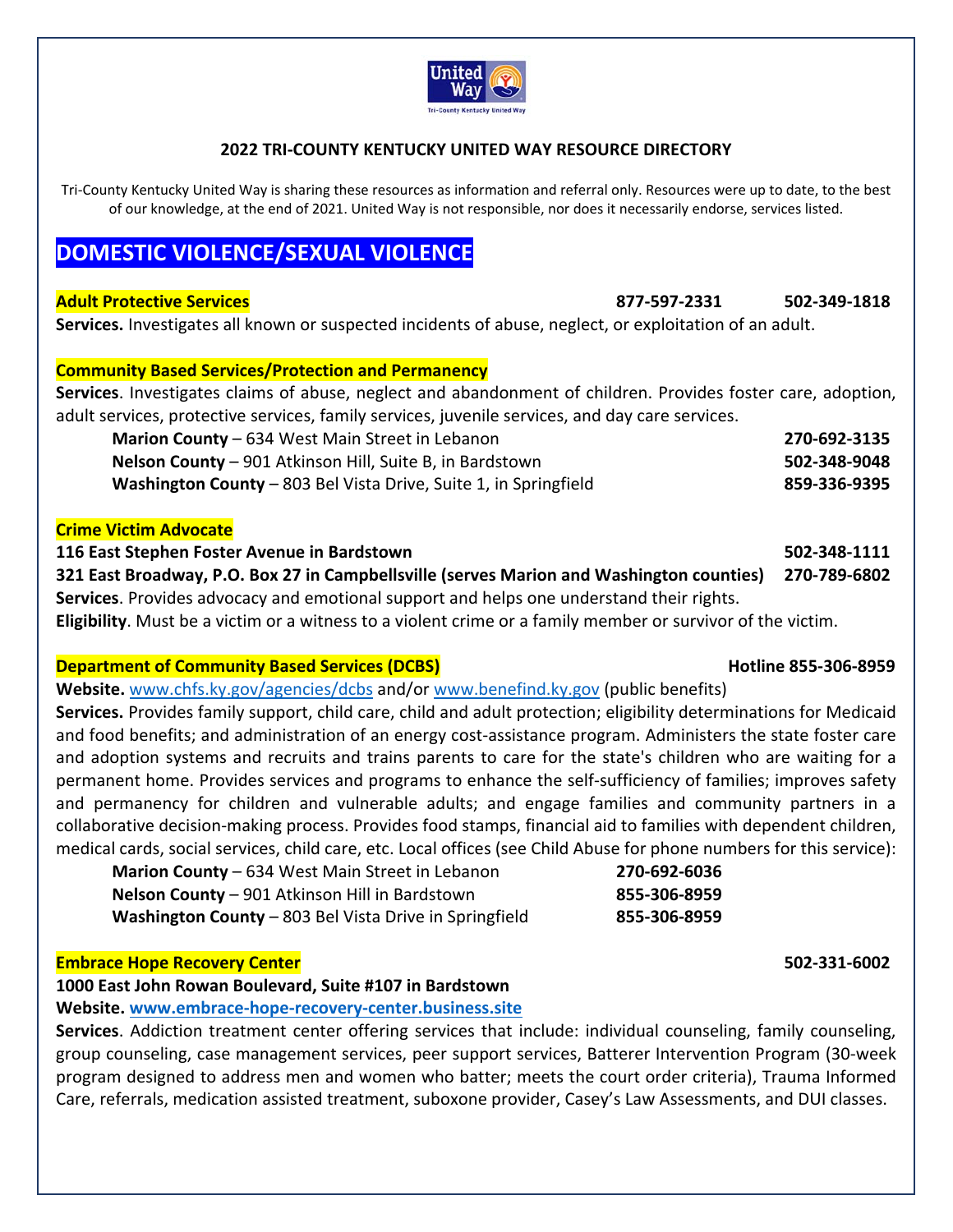# **Kentucky Coalition Against Domestic Violence (KCADV) 800‐767‐5838**

**Website**. www.kcadv.org

**Services**. KCADV Regional Domestic Violence Shelter Programs are open to each survivor that reaches out for help. Hotlines are available 24 hours per day, 7 days per week. Services include:

- **Virtual Services**. Advocates respond to requests for information and referrals using digital means, such as FaceTime, Zoom, email, text and instant messenger. Even support groups can be conducted virtually.
- **Emergency Shelter.**
- **Access to Courts**. Survivors can apply for emergency protection. Survivors have the right for a victim advocate to be present at their hearing with them, either in person or virtually.
- **Transportation**. Includes using private agencies, such as Uber or Lyft, to get survivors to their medical appointments.
- **Assistance with Addressing Economic Needs**. Helps navigate policy changes that are designed to address economic need.

**National Domestic Violence Hotline 800‐799‐SAFE (7233)** 

**National Human Trafficking Hotline To report: 866‐347‐2423 To get help: 888‐373‐7888 or text HELP or BeFree (233733 Chat Online: www.humantraffickinghotline.org**

**National Sexual Assault Hotline (confidential 24/7 support) 800‐656‐HOPE (4623)**

**Rape Crisis Hotline 800‐422‐1060**

# **Shared Hope 866‐HER‐LIFE**

**Website. www.sharedhope.org Services.** Prevents, restores, and brings justice to women/children victimized and vulnerable to sex trafficking.

**Silverleaf Sexual Trauma Recovery Services 270‐234‐9236 Toll Free: 877‐672‐2124** 

**Email address. contactus@silverleafky.org Website. www.silverleafky.org**

## **751 South Provident Way in Elizabethtown** and **324 East Main Street in Springfield**

**Services.** Offers 24 hour/365 days crisis services; hospital response to victims presenting to the emergency room; victim advocacy; volunteer program; crisis intervention; forensic interviews; medical examinations; consultation; legal advocacy; trauma‐informed therapy services; community prevention and education trainings to our communities; and counseling. All services are free. **Eligibility**. Victims and non‐offending caregivers/family members who have been affected by sexual violence and/or human trafficking. Serve all ages, regardless when the sexual violence occurred. Serve Marion, Nelson, and Washington, etc.

**SpringHaven Domestic Violence 1‐270‐769‐1234 or 1‐800‐767‐5838 (help and information line)**

**Website. www.springhaveninc.org**

**Services.** Offers 24‐hour, seven days/week, by means of a help and information line, a safe place for victims and their dependent children, individual counseling, legal advocacy, and support groups. No charge for services. Eligibility. Anyone who is a victim of spouse/partner abuse.

**Marion & Washington County Office** ‐ **502‐827‐2248 Nelson County Office ‐ 502‐827‐1415**